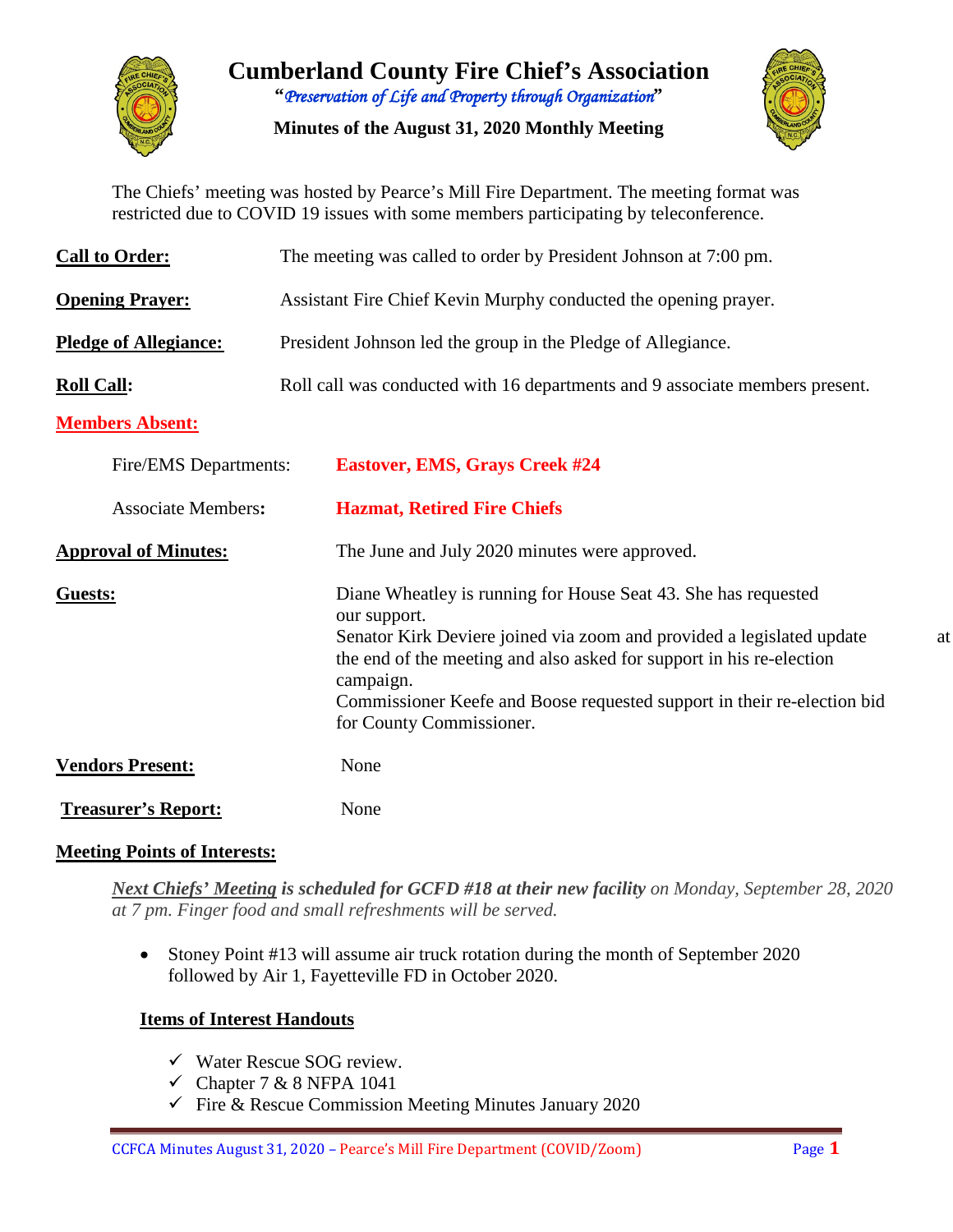#### **OLD BUSINESS:**

- 1. The Valor awards program has been postponed until October 13, 2020 at 1100 hours at Manna Church on Cliffdale Road No food will be served. Due to COVID-9 only award recipients, their Chiefs and presenters will be allowed to attend the ceremony which will be recorded.
- 2. President Johnson gave an update on the storage building that was constructed at SPFD 19 to house association assets. We received our certificate of occupancy and all our assets have been moved into the storage building. We are pending the 10 foot concrete apron and that should be completed within the next several weeks. A walk through for all of the Chiefs is tentatively set for our monthly chiefs meeting night on October 26, 2020 at 1900 hours.
- 3. President Johnson updated the membership on the radio phase I grant opportunity. A total of 158 radios were ordered. They will need to be programed when they arrive. According to Motorola we should receive these radios within a month or early October. Additional information concerning installation will be disseminated during our September meeting.
- 4. President Johnson advised the members that the foam survey has been turned into OSFM. This is an expensive endeavor and we will be looking at assistance from NC or the Federal Government. The old foam will require disposal which will come at a cost. In the mean time we will **only** use our current foam for a true emergency. This is work in progress. President Johnson is planning on meeting with representatives from our local delegation to see if assistance from the state is available, since this is statewide issue with most volunteer departments throughout the state that are not financial able to address this issue.
- 5. President Johnson advised at all our major annual liabilities such as FH RMS, IAR and CAD interface fees have been paid.
- 6. President Johnson on behalf of the school system thanked all the departments that are participating in the school bus Wi-Fi program to assist with the current COVID on-line public school classroom platform.
- 7. President Johnson advised that both the Mayday/RIT and Working Fire Standard Operating Guidelines (SOG's) are due for an association vote in accordance with our established guidelines. Both have been in review for the past 60 days and both have been tweaked to its final version. President Johnson asked for a motion to either approve or disapprove the stated SOG's. *A MOTION was introduced by Assistant Fire Chief Murphy to adopt the Mayday/RIT and Working Fire SOG's for the CCFCA as presented. After a general discussion the MOTION was* **SECONDED** by Fire Chief Richard Bradshaw *and UNANIMOUSLY APPROVED by all members present. Both will be posted on our association's web page with an effective date of October 1, 2020. (*See Enclosure # 2 Roll Call Vote Sheet*)*

### **NEW BUSINESS:**

1. President Johnson discussed the review of the draft Swift Water Rescue Policy submitted by the Rescue Committee, and urged all members to provide feedback directly to Rescue Committee Chairman Deputy Fire Chief Hank Harris, or Rescue Committee member Fire Chief Richard Bradshaw. The policy will be up for final discussion and vote during our September meeting at Grays Creek # 18.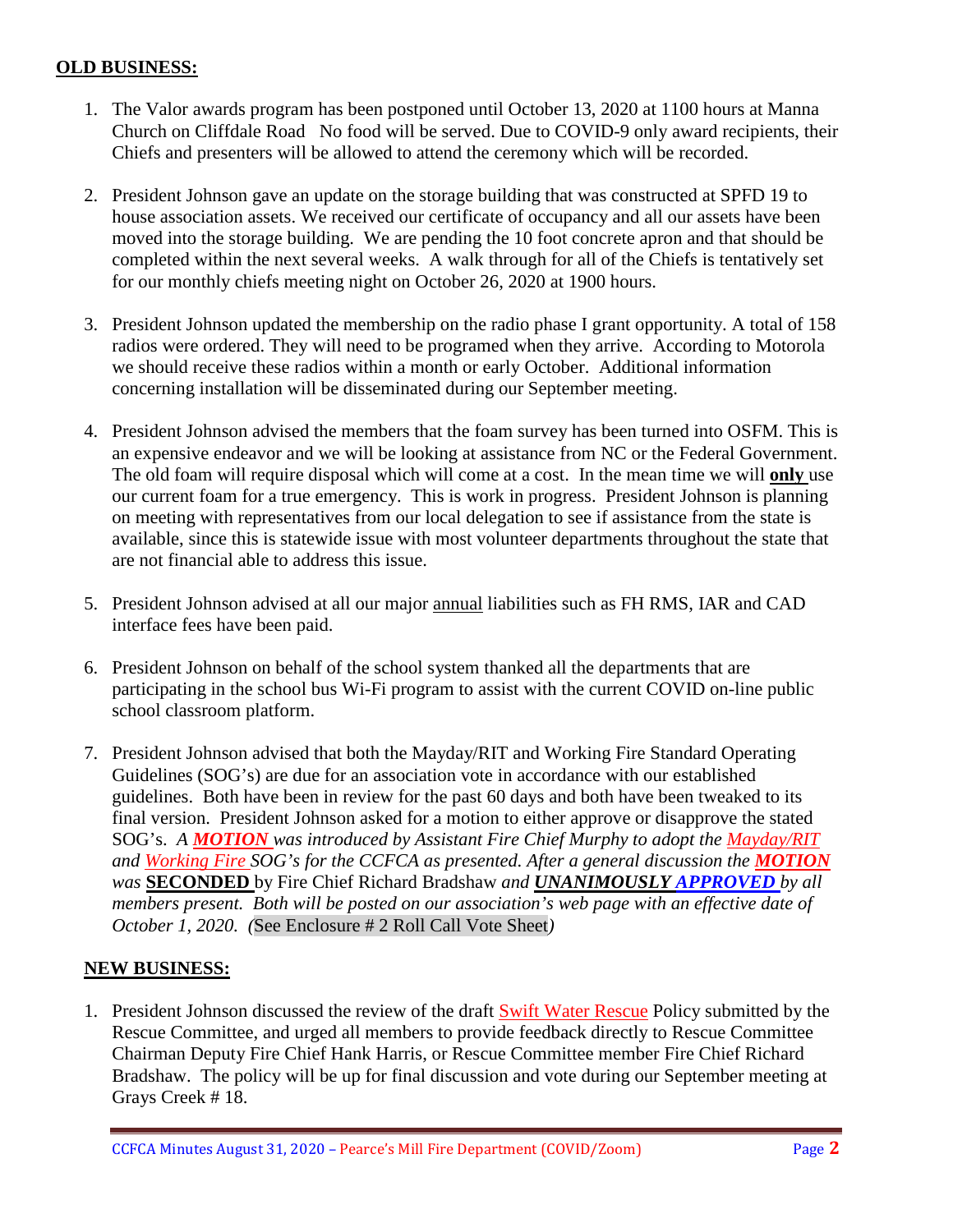- 2. President Johnson announced that due to COVID President Johnson canceled the scheduled Finance Committee meeting and will reschedule this meeting on a future date to be determined.
- 3. President Johnson reminded everyone that we are still looking on adding at least one tablet during this Fiscal Year and another next year. The long range plan is to have all our emergency and primary apparatuses outfitted with tablets. He reminded the members to please keep them out of the direct sunlight and protect them during the extreme summer heat. He asked that all members send him via e-mail or text an exact count of what tablets or MCT's you have on hand.
- 4. President Johnson announced all air analysis is being emailed directly to each participating air truck station e-mail account. If you are not receiving this report, please let him know.
- 5. President Johnson advised that the April 2020 Fire & Rescue Commission meeting was canceled due to COVID and a meeting on August 12, 2020 in Raleigh approved the January 2020 commission meeting minutes, which are part of your packet. Please review the minutes and attached information for situation awareness. He was not able to attend the August meeting due to being a COVID patient at the time. He also stated that during the August meeting the commission approved the NFPA 1041 Standard for Fire and Emergency Services Instructor Professional Qualifications and both Chapters 7 Live Fire Instructor and Chapter 8 Live Fire Instructor in Charge apply. The new policy combines both Live Fire Structural and Live Fire LP Gas into one category. Meaning that Live Fire Instructors will be qualified to teach both. An upgrade class is scheduled here in Fayetteville so please insure your qualified live fire instructors attend. A copy of both NFPA Chapter 7 and 8 has been placed in your packets.
- 6. President Johnson advised that Emergency Management Director Hendrix has mailed out the 2020 ERG in digital format until the new books are published. Please download the digital version on all your electronic devices for quick access in the field.
- 7. President Johnson handed out to each attending department the most current Chief Officer manning roster and asked each chief to review and update the roster. We have names on our roster of chief officers that are no longer associated with the association, and we have missing data fields. Please update and return the roster so we can update IAR and our association administrative files.

# **COMMITTEE REPORTS:**

### **ID CARD/TECHNOLOGY COMMITTEE**

- **FYI.** Fire Chiefs are required to send a signed letter or memo with a firefighter requesting an ID Card. For any questions or an appointment contact 424-0694 or e-mail at [cjohnson.spfd@gmail.com](mailto:cjohnson.spfd@gmail.com)
	- President Johnson again asked the members to please continue to recycle or return the clips used for our ID Cards. These clips are extremely expensive and we need to reuse them as much as possible in order to hold down costs. Please collect clips when your members leave a department and recycle the clips. He also reminded the membership that we do not print blue tags, which are considered temporary tags only.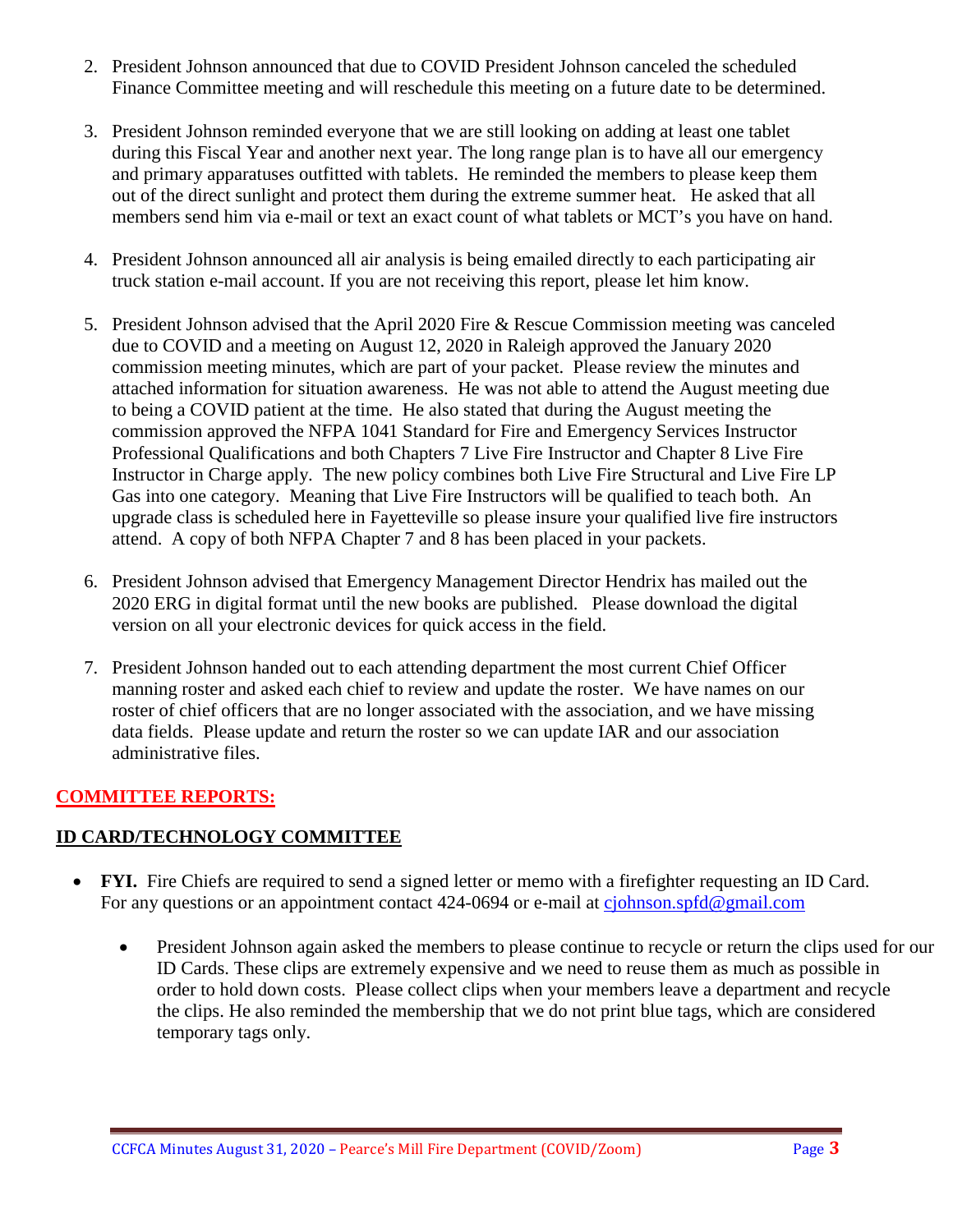#### FIRE PREVENTION/EDUCATION COMMITTEE E-Mail: Chief T.J. McLamb [jmclamb@ci.fay.nc.us](mailto:jmclamb@ci.fay.nc.us)

• No report

# **STANDARDS & POLICY COMMITTEE** A/C Kevin Murphy (SPFD # 13) Chairperson,

E-Mail: [kmurphy1903@gmail.com](mailto:kmurphy1903@gmail.com)

• The Mayday and the Working Fire Policy were discussed. A motion was made by Assistant Chief Murphy, seconded by Chief Bradshaw to approve the final draft copy of both policies. The motion was unanimously approved by all in attendance.

**MEMORIAL COMMITTEE** Chief R. Marley (Pearce's Mill) Chairperson,

E-Mail: [pmfd0301@nc.rr.com](mailto:pmfd0301@nc.rr.com)

• The Memorial Service is cancelled due to COVID issues. A radio announcement and moment of silence is being contemplated.

# **AUTOMATIC AID/MUTUAL AID COMMITTEE** Chief Joe Marsh (GCFD # 24) Chairperson,

E-Mail: [gcfd24@nc.rr.com](mailto:gcfd24@nc.rr.com)

• No report.

**FINANCE COMMITTEE** Deputy Chief Freddy Johnson Jr. (Stoney Point) Chairperson, E-Mail: [spfd1302@nc.rr.com](mailto:spfd1302@nc.rr.com)

• No report.

**RESCUE COMMITTEE** Deputy Chief Hank Harris (Cotton FD) Chairperson,

E-Mail: [cfd402@nc.rr.com](mailto:cfd402@nc.rr.com)

• A trench and high angle rescue policy will be forthcoming for review.

**COMMUNICATIONS /DISPATCH STEERING / AVL COMMITTEE** Chief Chuck Hodges (Hope Mills FD), Chairperson, E-Mail: clhodges@townofhopemills.com

• No report

**SMOKE ALARMS / KNOX BOX COMMITTEE** – Fire Marshal Kevin Lowder (Emergency Services) Chairperson, E-Mail: [klowther@co.cumberland.nc.us](mailto:klowther@co.cumberland.nc.us)

• No report

**FIREHOUSE STEERING COMMITTEE** – Fire Chief T. J. McLamb (FFD) Chairperson, E-Mail: [tmclamb@ci.fay.nc.us](mailto:tmclamb@ci.fay.nc.us)

• No report

**NC WORKFORCE SOLUTION GRANTS – COMMITTEE** – Fire Chief Justin Nobles (SVFD # 23) Chairperson. E-Mail: [Jnobles@stedmanfire.com](mailto:Jnobles@stedmanfire.com)

• No report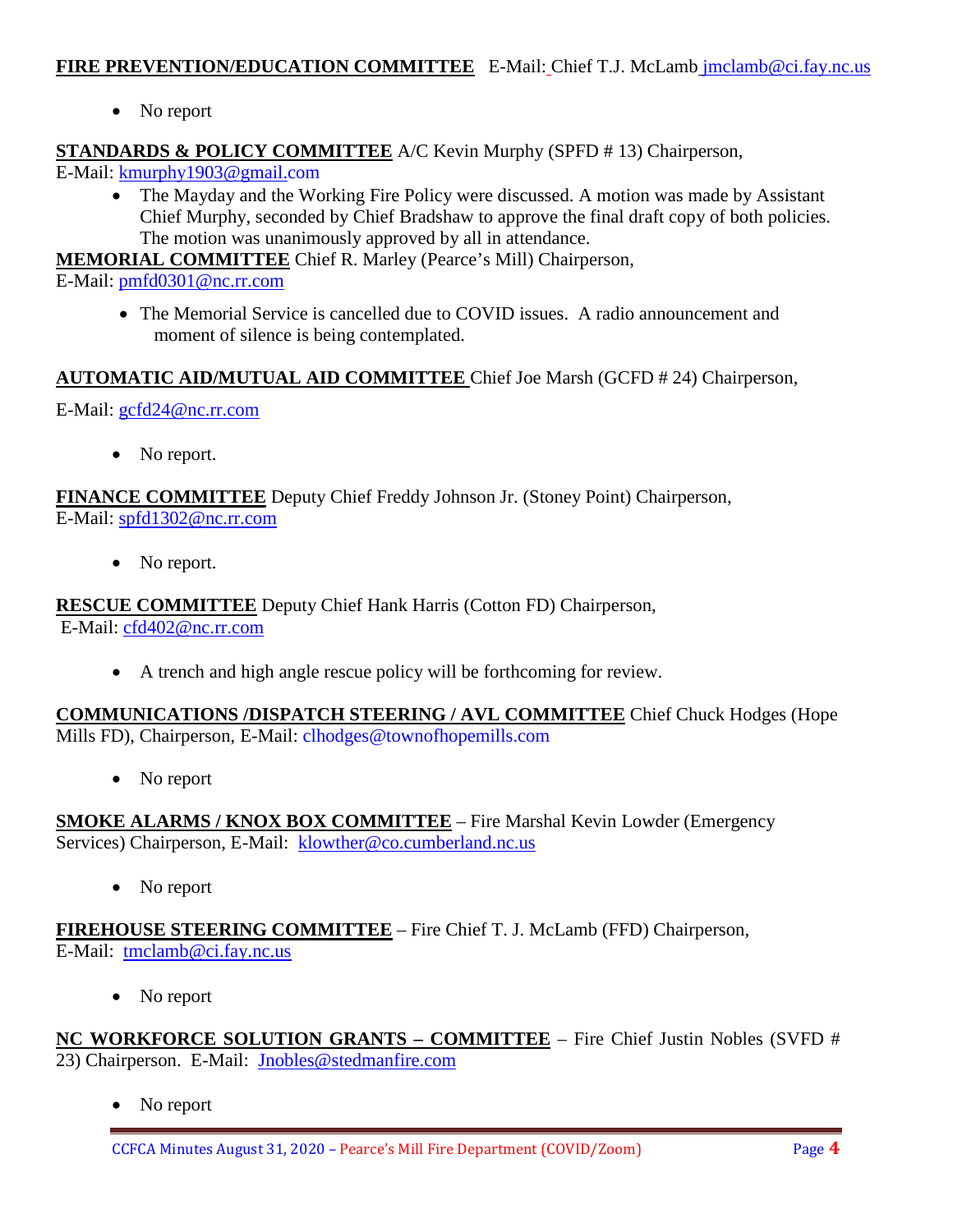# **JOINT INCIDENT / DISASTER RESPONSE COMMITTEE** – Assistant Fire Chief Richard

Bradshaw (VFD) Chairperson, E-Mail: [rbradshaw1@nc.rr.com](mailto:rbradshaw1@nc.rr.com)

• No report.

# **ASSOCIATE MEMBERS REPORT**

**COUNTY MANAGERS OFFICE** – Assistant County Manager Tracy Jackson E-Mail: [tjackson@co.cumberland.nc.us](mailto:tjackson@co.cumberland.nc.us)

• No report.

**EMERGENCY SERVICES DIRECTOR/ ECC-911 (**Gene Booth, Director), E-Mail: [gbooth@co.cumberland.nc.us](mailto:gbooth@co.cumberland.nc.us)

- *Director Booth* discussed the recent ISO reviews conducted with various County Departments with Chief Grayson and A.C. Daniels and that a report is forthcoming that will be shared with the association via a presentation at a future date.
- *Gene also informed the membership* that his staff is working with the county to finalize the grant contracts.
- *Emergency Management Director Hendrix*. Thanked those for participation in monthly WebEOC exercises.
- *FM Lowder* No report.
- *Adam Johnson* reported some issues with CAD last week and requested issues be addressed to him so he could research same prior to the meetings.

**EMS DIRECTOR:** Brian Pearce, Director E-Mail: bpearce@capefearvalley.com

• No report.

**HAZMAT:** AC Robert Brinson, FFD - POC telephone for HAZMAT is 910-584-9550, E-Mail: [rbrinson@ci.fay.nc.us](mailto:rbrinson@ci.fay.nc.us)

• No report

### **FORESTRY DISTRICT** Craig Gottfried, County Ranger, E-Mail: [craig.gottfried@ncagr.gov](mailto:craig.gottfried@ncagr.gov)

• No report.

**FTCC** Steve Drew, E-Mail: [drews@faytechcc.edu](mailto:drews@faytechcc.edu)

• Steve Drew gave an update on the fire training facility being constructed.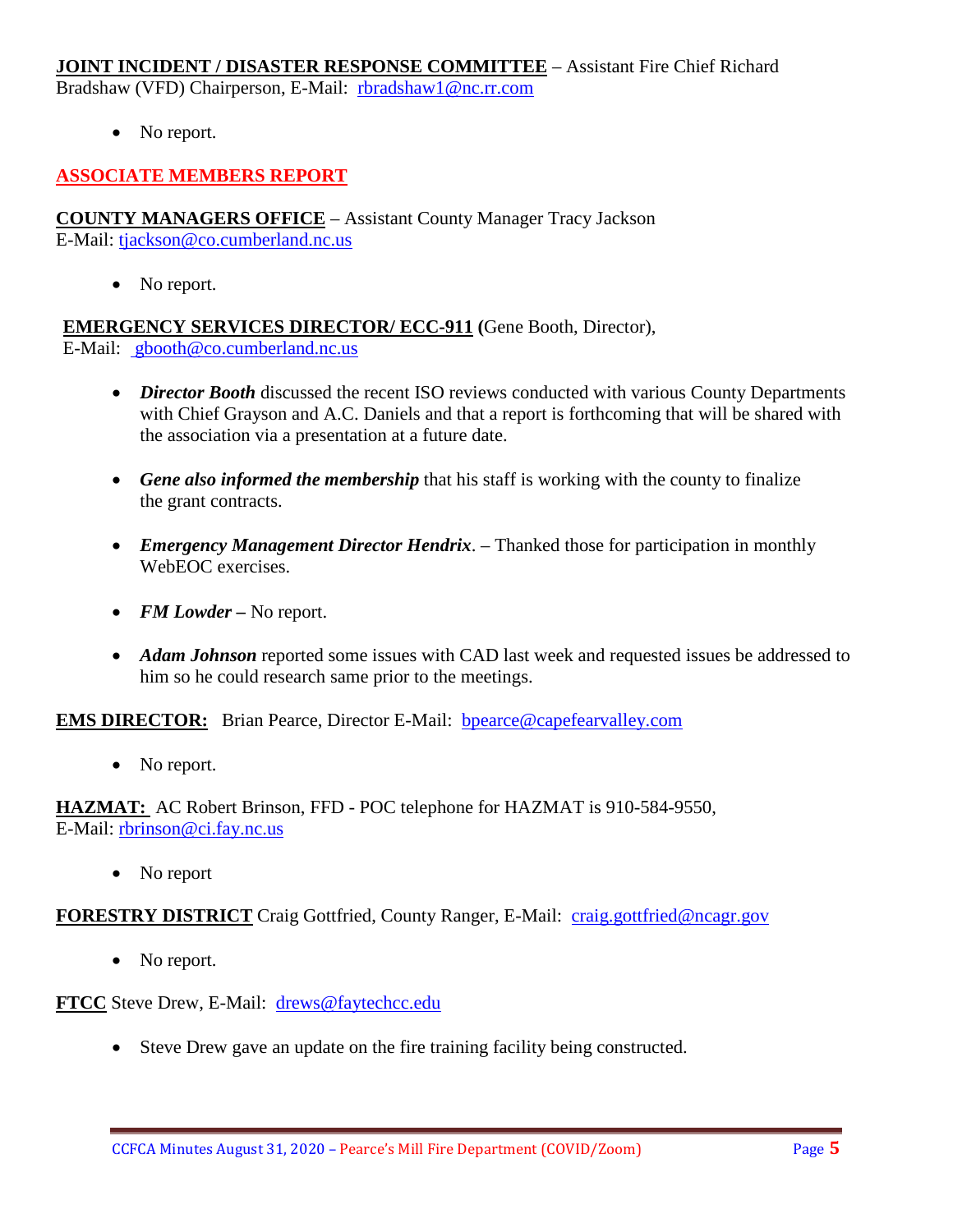### **SHERIFF'S OFFICE** Sheriff Wright (Sr. Sgt. Steven Hodges – ATF)

• No report.

**FAYETTEVILLE POLICE –** Police Chief Gina Hawkins, Email [ghawkins@ci.fay.nc.us](mailto:ghawkins@ci.fay.nc.us)  (Captain Jay Devane) [jdevane@ci.fay.nc.us](mailto:jdevane@ci.fay.nc.us)

• No report.

### **NC HIGHWAY PATROL** – Major Freddy Johnson Jr. SHP Special Operations.

E-Mail: [Freddy.johnson@ncdps.gov](mailto:Freddy.johnson@ncdps.gov) or Sergeant S. Johnson SHP Raleigh Training Center E-Mail [sean.johnson@ncdps.gov](mailto:sean.johnson@ncdps.gov)

• No report.

### **COUNTY COMMISSIONERS** Fire Commissioner Marshall Faircloth

• No report.

# **FOR THE GOOD OF THE ASSOCIATION:**

- President Johnson asked everyone to keep Chief Marsh in your immediate prayers.
- Senator Deviere provided a legislative update and that another round of COVID relief funds is forthcoming as part of the Cares Act. This would be the second round of COVID relief funding.

**ADJOURNMENT:** A motion was made to adjourn by Assistant Chief Murphy and seconded by Chief Hill. The meeting was adjourned at 2000 hours.

Respectfully Submitted By:

# *Freddy l. Johnson Sr. Mark A. Melvin*

Freddy L. Johnson Sr., CFO Mark A. Melvin, CFO Fire Chief / President Fire Chief / Secretary

### **Enclosures – 2.**

1 – August 2020 Attendance Roll Call

2 – Vote Roll Call on Mayday/RIT & Working Fire Policies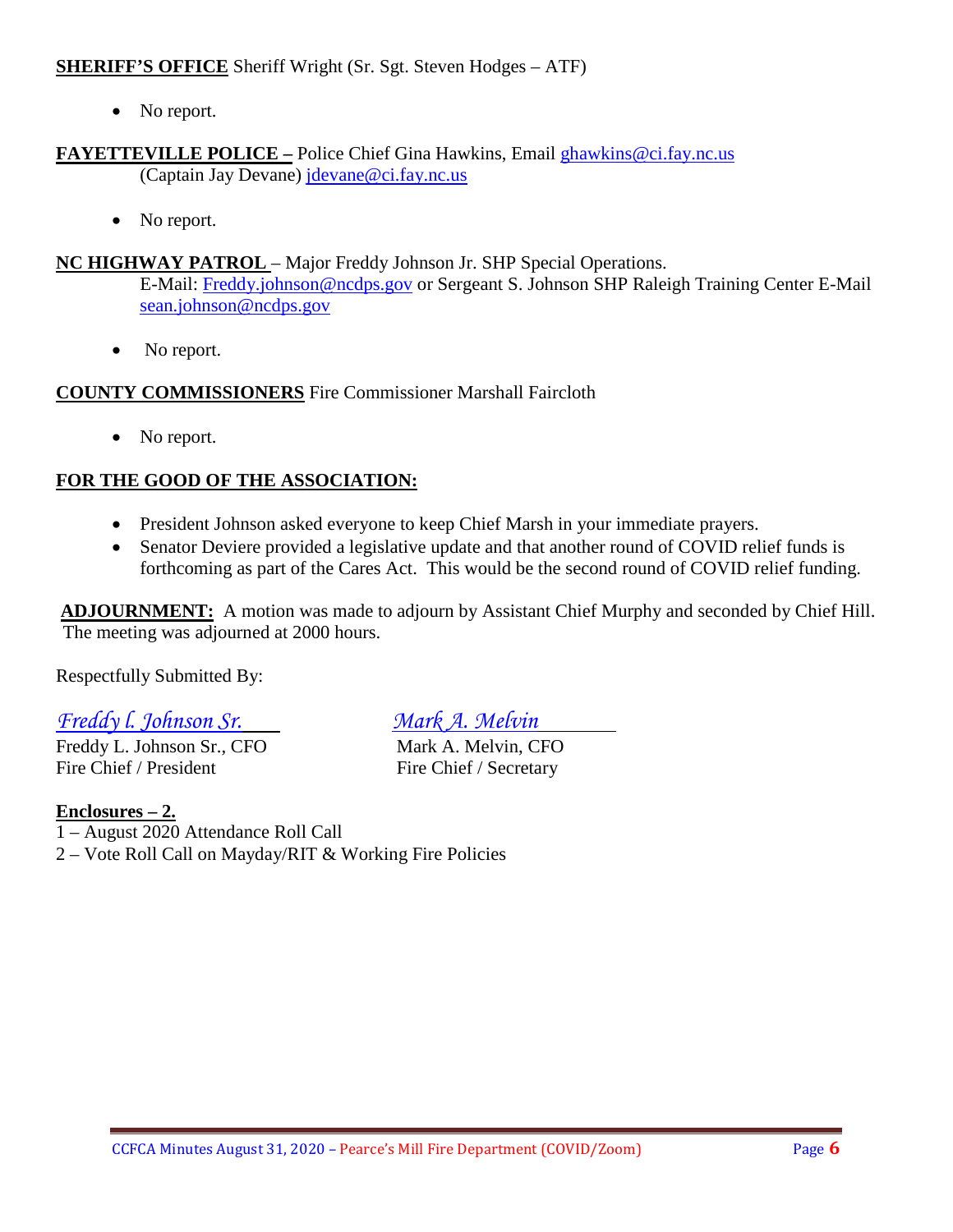

#### *``CUMBERLAND COUNTY FIRE CHIEF'S ASSOCIATION MONTHLY - ROLL CALL / ATTENDANCE*  **2020**



|    | <b>MEMBERS PRESENT</b><br>(19)                                                                         | 17                      | 17                    | 19                       | 19                          | 19                                  | 17                      | 18                      | 16                         |           |                 |           |           |
|----|--------------------------------------------------------------------------------------------------------|-------------------------|-----------------------|--------------------------|-----------------------------|-------------------------------------|-------------------------|-------------------------|----------------------------|-----------|-----------------|-----------|-----------|
|    | <b>ASSOCIATES PRESENT (10)</b>                                                                         | 08                      | 08                    | 06                       | 06                          | $\overline{07}$                     | 06                      | 08                      | $\overline{09}$            |           |                 |           |           |
|    | <b>TOTAL ATTENDANCE</b>                                                                                |                         | 60                    | <b>NA</b>                | <b>NA</b>                   | <b>NA</b>                           | <b>NA</b>               | <b>NA</b>               | <b>NA</b>                  |           |                 |           |           |
|    | <b>CC Fire Chiefs</b><br><b>DEPARTMENTS</b><br>&<br><b>ORGANIZATION</b><br><b>Chief's Only Meeting</b> | PMFD<br>27-JAN-20-      | GCFD-18<br>24-FEB-20- | 23-MAR-20-Telecon        | Telecon<br>APR-20<br>$27 -$ | Telecon<br>$\mathbf I$<br>18-MAY-20 | 22-JUN-120-Telecon      | Telecon<br>27-JUL-20 -  | Telecon<br>Ĭ.<br>31-AUG-20 | 28-SEP-20 | ٠<br>26-OCT-120 | 23-NOV-20 | 21-DEC-20 |
|    | <b>MEMBERS</b>                                                                                         | <b>MEETING DATES</b>    |                       |                          |                             |                                     |                         |                         |                            |           |                 |           |           |
| 01 | <b>BEAVER DAM STA 26 &amp; 27</b>                                                                      | P                       | P                     | P                        | P                           | P                                   | P                       | P                       | P                          |           |                 |           |           |
| 02 | <b>BETHANY STA 12</b>                                                                                  | P                       | P                     | P                        | P                           | P                                   | P                       | P                       | $\overline{P}$             |           |                 |           |           |
| 03 | <b>COTTON STA 4</b>                                                                                    | P                       | P                     | P                        | P                           | P                                   | P                       | $\overline{P}$          | $\overline{P}$             |           |                 |           |           |
| 04 | <b>CUMBERLAND ROAD STA 5</b>                                                                           | $\overline{\mathsf{P}}$ | P                     | $\overline{P}$           | P                           | P                                   | P                       | $\overline{\mathsf{P}}$ | $\overline{\mathsf{P}}$    |           |                 |           |           |
| 05 | <b>EASTOVER STA1</b>                                                                                   | P                       | P                     | P                        | P                           | P                                   | P                       | P                       | A                          |           |                 |           |           |
| 06 | <b>EMERGENCY MED SVC</b>                                                                               | A                       | A                     | P                        | P                           | P                                   | $\mathbf A$             | P                       | A                          |           |                 |           |           |
| 07 | <b>FAYETTEVILLE FIRE DEPT</b>                                                                          | $\overline{P}$          | $\overline{P}$        | $\overline{P}$           | $\overline{P}$              | P                                   | P                       | P                       | $\overline{P}$             |           |                 |           |           |
| 08 | <b>FORT BRAGG FIRE DEPT</b>                                                                            | P                       | $\mathbf{A}$          | P                        | P                           | P                                   | P                       | P                       | P                          |           |                 |           |           |
| 09 | <b>GODWIN - FALCON STA 17</b>                                                                          | P                       | P                     | P                        | P                           | P                                   | P                       | P                       | $\overline{P}$             |           |                 |           |           |
| 10 | <b>GRAYS CREEK STA 18</b>                                                                              | $\overline{\mathsf{P}}$ | $\overline{P}$        | $\overline{\mathsf{P}}$  | $\overline{\mathsf{P}}$     | $\overline{\mathsf{P}}$             | $\overline{\mathsf{P}}$ | $\overline{\mathsf{P}}$ | $\overline{\mathsf{P}}$    |           |                 |           |           |
| 11 | <b>GRAYS CREEK STA 24</b>                                                                              | P                       | P                     | P                        | P                           | P                                   | P                       | P                       | E                          |           |                 |           |           |
| 12 | <b>HOPE MILLS STA 21</b>                                                                               | P                       | P                     | P                        | P                           | P                                   | P                       | P                       | $\overline{P}$             |           |                 |           |           |
| 13 | <b>PEARCE'S MILL STA 3</b>                                                                             | P                       | $\overline{P}$        | P                        | P                           | $\overline{\mathsf{P}}$             | $\overline{\mathsf{P}}$ | P                       | $\overline{\mathsf{P}}$    |           |                 |           |           |
| 14 | <b>SPRING LAKE STA 22</b>                                                                              | P                       | P                     | P                        | P                           | P                                   | P                       | A                       | $\overline{P}$             |           |                 |           |           |
| 15 | <b>STEDMAN STA 23</b>                                                                                  | P                       | P                     | P                        | P                           | P                                   | $\mathbf A$             | P                       | $\overline{P}$             |           |                 |           |           |
| 16 | <b>STONEY POINT STA 13 &amp; 19</b>                                                                    | $\overline{\mathsf{P}}$ | P                     | P                        | P                           | P                                   | P                       | P                       | $\overline{\mathsf{P}}$    |           |                 |           |           |
| 17 | <b>VANDER STA 2 &amp; 8</b>                                                                            | P                       | P                     | P                        | P                           | P                                   | P                       | P                       | P                          |           |                 |           |           |
| 18 | <b>WADE STA 16</b>                                                                                     | A                       | $\mathbf{P}$          | P                        | P                           | P                                   | P                       | P                       | $\overline{P}$             |           |                 |           |           |
| 19 | <b>WESTAREA STA 15-20 &amp; 25</b>                                                                     | $\overline{P}$          | $\overline{P}$        | P                        | P                           | P                                   | P.                      | $\overline{P}$          | $\overline{\mathsf{P}}$    |           |                 |           |           |
|    |                                                                                                        |                         |                       | <b>ASSOCIATE MEMBERS</b> |                             |                                     |                         |                         |                            |           |                 |           |           |
| 01 | <b>CC EMERGENCY SERVICES</b>                                                                           | P                       | P                     | P                        | P                           | P                                   | P                       | P                       | P                          |           |                 |           |           |
| 02 | <b>COUNTY COMMISSIONERS</b>                                                                            | P                       | P                     | A                        | P                           | A                                   | $\mathbf{A}$            | A                       | P.                         |           |                 |           |           |
| 03 | <b>COUNTY MGR OFFICE</b>                                                                               | P                       | E                     | A                        | A                           | P.                                  | A                       | P.                      | P.                         |           |                 |           |           |
| 04 | <b>FAYETTEVILLE PD</b>                                                                                 | P                       | P                     | P                        | P                           | P                                   | P.                      | P                       | P.                         |           |                 |           |           |
| 05 | <b>FORESTRY</b>                                                                                        | E                       | E                     | P                        | P                           | P                                   | $\mathbf{A}$            | P                       | P                          |           |                 |           |           |
| 06 | <b>FTCC</b>                                                                                            | P                       | P                     | P                        | P                           | P                                   | P                       | P                       | P                          |           |                 |           |           |
| 07 | <b>HAZMAT</b>                                                                                          | P                       | P                     | P                        | $\mathbf{A}$                | P                                   | P                       | P                       | A                          |           |                 |           |           |
| 08 | <b>HIGHWAY PATROL</b>                                                                                  | P                       | P                     | P                        | P.                          | P                                   | P                       | P                       | P.                         |           |                 |           |           |
| 09 | <b>RETIRED FIRE CHIEFS</b>                                                                             | P                       | $\, {\bf P}$          | $\mathbf{A}$             | A                           | A                                   | $\mathbf{A}$            | A                       | $\mathbf{A}$               |           |                 |           |           |
| 10 | <b>SHERIFFS OFFICE</b>                                                                                 | $\mathbf{A}$            | P                     | A                        | A                           | A                                   | P.                      | P.                      | P.                         |           |                 |           |           |

#### **Special Notes**: